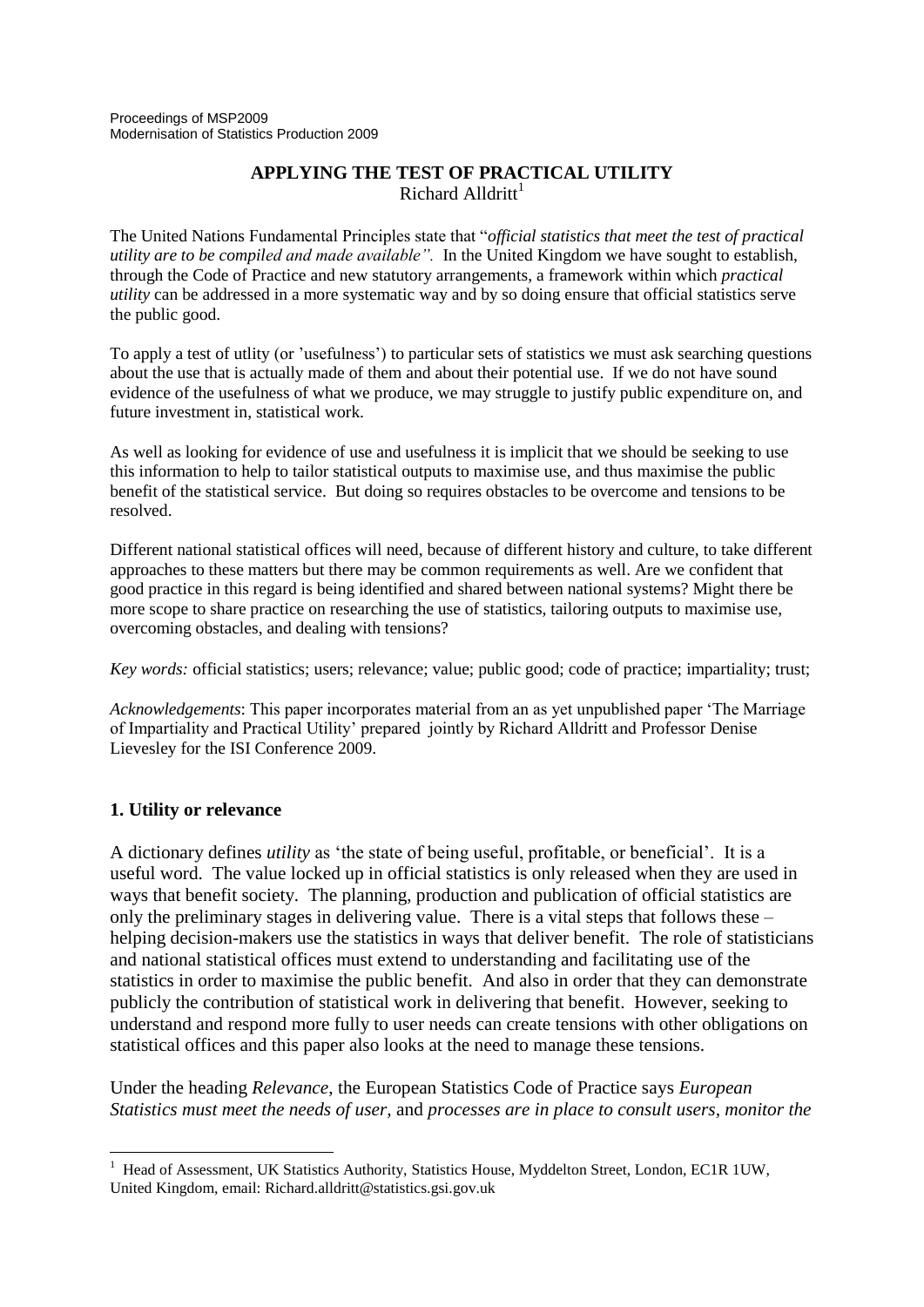*relevance and practical utility of existing statistics*. In national legislation and codes it is common for the focus to be on the *relevance* of official statistics. However, the concept of relevance may be too accommodating. All statistics are relevant to something, if only the subject to which they relate. And *relevance* runs the risk of being interpreted as relevance to the development of government policy alone, which is much too narrow a definition of the public interest. This paper follows the language of the first of the UN Principles which refers instead to *the test of practical utility.* That test is more exacting; but it is also more tractable and more informative.

Practical utility, or "usefulness", is not directly defined in the UN Principles but it might be interpreted like this: "do we have good reason to suppose that the statistics and statistical services we are planning to provide are capable of being used in ways that are of benefit to society". In practice, 'benefit to society' is achieved primarily when statistics are used to inform and influence decisions that, in turn, make society a better place for its citizens.

In times of economic pressures and constraint on public expenditure, the benefit of statistics to society needs to be documented and demonstrated persuasively. This not only supports a rational approach to testing and promoting the usefulness of statistics, it serves to defend and support the statistical office against ill-informed budgetary pressures.

# **1.1. A principle ignored**

It will be clear to any observer of official statistics that the scope of official statistics is commonly determined in ways other than objective consideration of utility or public benefit. In most national statistical offices, the scope of official statistics in 2010 will be the same as in 2009, plus or minus some changes driven mainly by the allocation of resources from central government funds and by the wishes of the government of the day; these two levers being closely related in most countries.

If, for example, the government introduces new targets for public healthcare, it may commission, and be happy to pay for, some new statistical data to show progress against those targets. It will not stop to ask whether those new statistical products are the ones that deliver the greatest benefit for society as a whole.

However, there are also many day-to-day decisions about the format, content and frequency of statistical reports and other products that need to be taken; and here there is greater potential to take a balanced view of society"s needs – and of the utility of each product. Statistics on healthcare may be needed by central government only on an annual basis, and in highly aggregated form. But healthcare managers, local politicians and the public may find it of value to have those statistics more frequently and for smaller geographical areas; not least to hold the government to account for the local impact of national policies. The statistical office can, and often will, take account of those other needs when considering the more detailed aspects of the statistical service. In that sense, a focus on utility is still achievable even where other forces tend to drive the main statistical agenda.

### **1.2. Documenting use**

Ideally we should be looking for *evidence* that statistics, and related services, are in fact used to inform decisions that, in turn, benefit society. This is, in any case, a reasonable interpretation of the European Code requirement to *'monitor the ..practical utility of existing statistics'*. Of course, we cannot expect statistical offices to produce comprehensive lists of decisions influenced by statistics, or to seek to estimate how much influence statistics have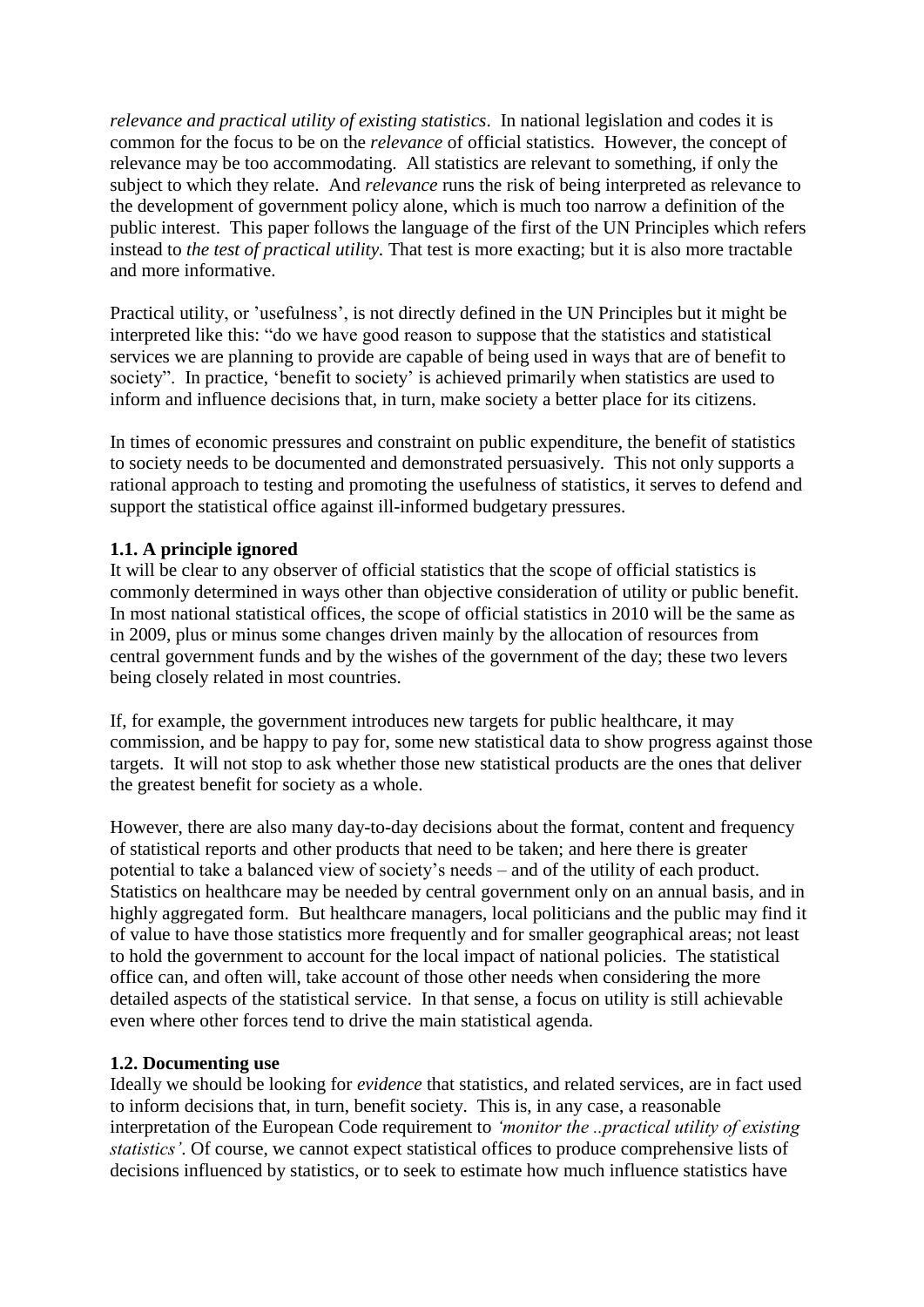had on any particular decision. This is not an accounting process. The decision to build a hospital in a particular place will be influenced by demographic and other statistics but it is unlikely ever to be knowable how much influence those statistics had on the final decision.

What we can do more readily is illustrate effectively and persuasively the use of particular sets of official statistics, both within government and more generally in society. This is not so difficult and can provide a most valuable resource for managers.

Whilst good examples of documentation relating to the use of official statistics, particularly outside government, are hard to find, here is one from a 2007 report from the United Kingdom<sup>2</sup>.

# **1.3. Case Study: PowerGen**

"Powergen is a large power and gas company. It is one of the UK's largest energy suppliers, the second largest electricity generator and owns the second largest distribution network. It is governed by a board of directors.

The Customer Insight Team uses many official statistics (eg Census data, Expenditure and Food Survey data, Department for Work and Pensions benefit claimant information, Index of Multiple Deprivation) along with commercial and internal data sources.

The data are used to monitor customer profitability and to model customer credit risk to the company. Census data on unemployment and morbidity are combined with internal data on energy consumption to indicate areas where people are at home because of unemployment (temporary state) and areas where people are at home because of long term limiting illness (more permanent state). The latter constitute more of a credit risk as ability to pay might be more limited. Such information is used to monitor trends to inform business decisions.

Another use by Powergen is in relation to internal research carried out to target the "fuel poor", to encourage their take up of energy efficiency measures (eg loft insulation). The research combines internal data (eg number of customers, individual energy consumption, comparative neighbourhood consumption data and past energy efficiency take up) with commercial and official sources (eg Census for information on central heating (amongst others), Index of Multiple Deprivation, benefits claimants and income estimate data). This found that take-up of promotional energy efficiency measures was weighted towards rural and/or more prosperous areas. The research provides a basis for trying to identify disadvantaged households where take up is low but need might be high."

This example illustrates the power of effective documentation. If a national office had a library of hundreds, potentially thousands, of such illustrations it would find it much easier to have a meaningful discussion about the relative value of different streams of work and about

 $\overline{a}$ 

<sup>2</sup> from the *The Use Made of Official Statistics* , 2007

<http://www.statscom.org.uk/uploads/files/reports/Report%2033%20Use%20Made%20March%2007.pdf>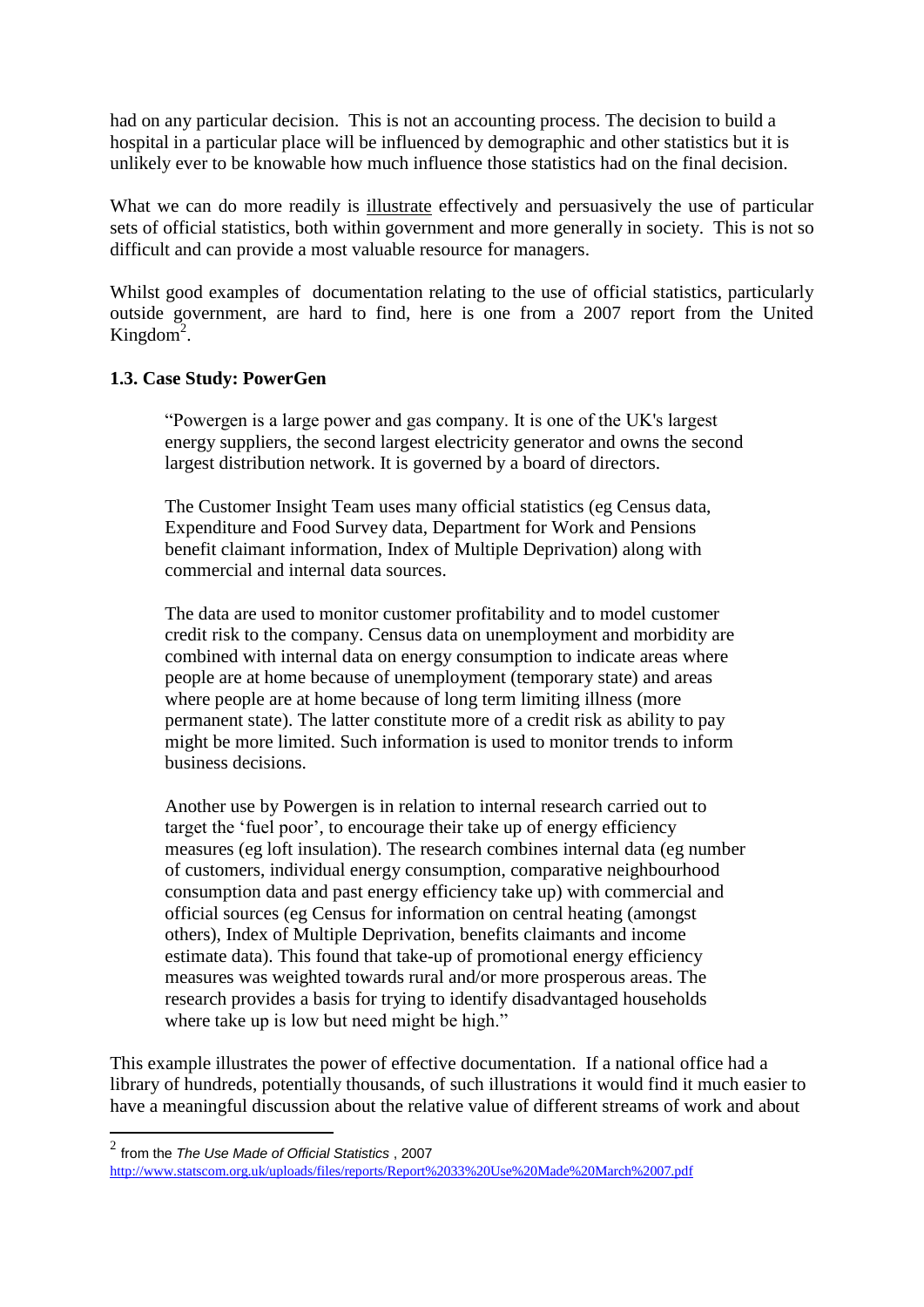its priorities for the future. Decisions on future plans would be informed by a much deeper understanding of current benefits and needs. However, viewed historically, national statistical agencies appear to have devoted little capacity to such documentation and it is perhaps worth reflecting on why this might be so.

### **1.4 Inhibitions - history, anxiety and resources**

Some of the reasons for a lack of attention to the use of statistics might be found in the shared history of official statistics. For most the  $19<sup>th</sup>$  and  $20<sup>th</sup>$  Centuries, official statistics were driven not by any systematic analysis of the public interest but rather by what was possible and affordable. Each set of statistics would have had at least one intended purpose; but because there was little flexibility in terms of the product to be produced, the views of the potential users (other than the ones who commissioned the work) could make little difference.

The world has now changed, and changed dramatically. Technology has transformed the speed and flexibility with which statistical data can be generated and disseminated, particularly from administrative sources. It is now increasingly possible to provide statistical services that are closely tailored to the needs of users. But perhaps because of past inflexibility, statisticians do not, for the most part, share a tradition or culture of taking great interest in what happens to the product of their work.

There may also be other inhibiting factors at work. Are the experts within national statistical offices perhaps a little uncomfortable with exposing to public scrutiny their understanding of the use made of the statistics they produce? Users of statistics will be quick to point out any inaccurate statement or assumption about how the statistics are used in practice. That, of course, is itself a good argument for being open about the assumptions being made. A wrong assumption will not go unchallenged for long and that in turn will lead to better understanding and, one would hope, more useful statistical outputs in time.

Perhaps one other inhibition relates to an assumption that because there are so many and diverse users of statistics that it is unrealistic to try to understand the use they make of the statistics. There is a fallacy here. Many users does not necessarily imply many uses. How many uses are there for, say, crime statistics? We can point to management of the police service; crime prevention; assessment of risk of victimisation; use as an indicator of relative deprivation or need; use in criminological research ... but the list soon runs out. Viewed in broad terms it is not so difficult to address use directly.

# **2. The tension with impartiality**

There is however one inhibition that can present deeper problems. Statisticians are, rightly, acutely concerned to protect their reputation for impartiality. Unlike concern about utility, impartiality has long been the cornerstone of professional statistical practice. The professional statistician seeks to inform debate and decisions, not to take part in them. The statistician must understand public debate in order to provide relevant data but does not seek to have personal influence – except in bringing objective statistical data and analysis to the attention of all parties equally. All statisticians are comfortable with that philosophy. However, statistical offices may fear that steps they might take to enhance the utility of their products will be seen as compromising their impartiality, or as running the risk of compromising it.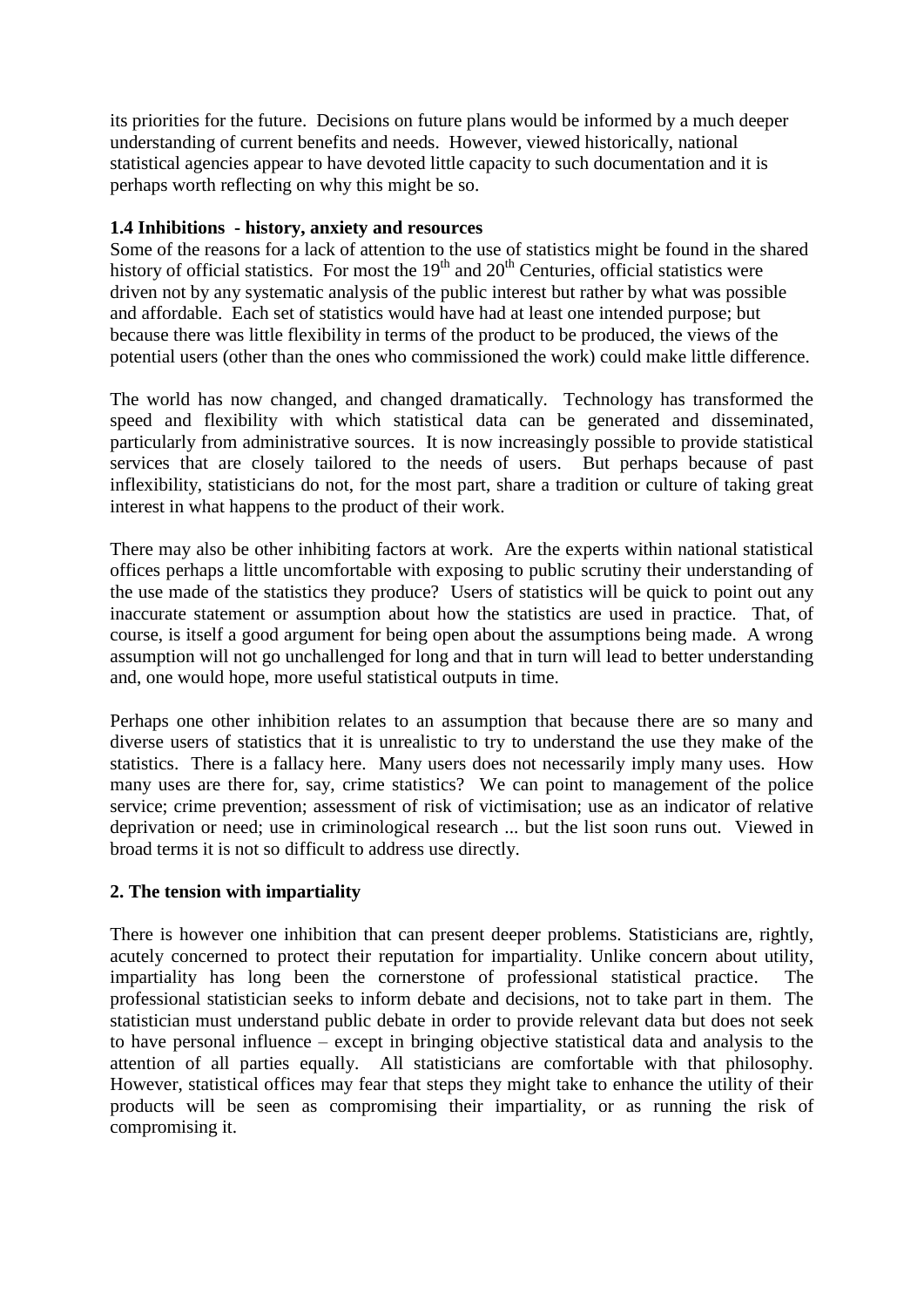A statistical office that is seeking to give greater weight to practical utility will want to devote more attention to understanding the needs of users of statistics, and to enhancing the services it provides. This greater engagement may have many benefits but may also increase the risk of some group of users gaining disproportionate influence over the statistical product, or creating the suspicion that this has happened.

The challenge the statistical office faces is real and problematic. Utility demands close attention, and responsiveness, to the needs of users - including necessarily the needs of those users with strong political agendas, both in government and outside it. In contrast, impartiality demands a degree of insensitivity to political agendas, so that the statistical office is not seen to be led by a particular political view. Similarly, utility demands alertness to the impact of the statistics on public debate; whilst impartiality demands a degree of blindness to the impact of the statistics, so that the statistical office is not seen to be driven by a desire to influence the debate. This tension must be recognised and addressed.

The need to consider utility and impartiality together is neatly summed up in the first of the UN Principles:

*Official statistics provide an indispensable element in the information system of a democratic society, serving the Government, the economy and the public with data about the economic, demographic, social and environmental situation. To this end, official statistics that meet the test of practical utility are to be compiled and made available on an impartial basis by official statistical agencies to honor citizens' entitlement to public information.* (author"s emphasis)

Practical utility is thus identified as the pivotal concept in defining the appropriate scope of official statistics. And it is also clearly central in determining the *nature* of the service to be delivered by statistical agencies, both national and international; in particular it creates an obligation to design statistical products to maximise their usefulness. The principle says, in effect, that if the statistical products are valuable to government or society, and if their provision is affordable and cost-effective, then they should be produced in an impartial way.

Whilst acknowledging the tensions to which reference has been made above, we can nonetheless argue that the relationship between impartiality and utility can be a positive one. It is self-evident that statistics that are not trusted as impartial will be of lesser utility than those that are trusted (if only because the user will be reluctant to rely on statistical products that are not trusted) and, in that sense, impartiality is a prerequisite for utility. There is also a case for arguing that utility is a prerequisite for impartiality: a body that produces statistics of little public value will open itself to questions about its motivation, professionalism and impartiality.

However, despite this mutual dependence and synergy, the relationship is often problematic. There is a need to find ways to ensure that the pursuit of one does not impede the other. Processes to manage the tensions need to be developed. In the UK case, the new statutory framework for official statistics has created a particular focus on both utility and the management of the consequent tensions; and the new UK Statistics Authority looks likely to have a central role to play.

### **2.1 The challenge in a decentralised statistical service**

Ensuring a coherent approach to these issues is challenging and all the more so when the statistical service is dispersed across many government bodies. In the case of the United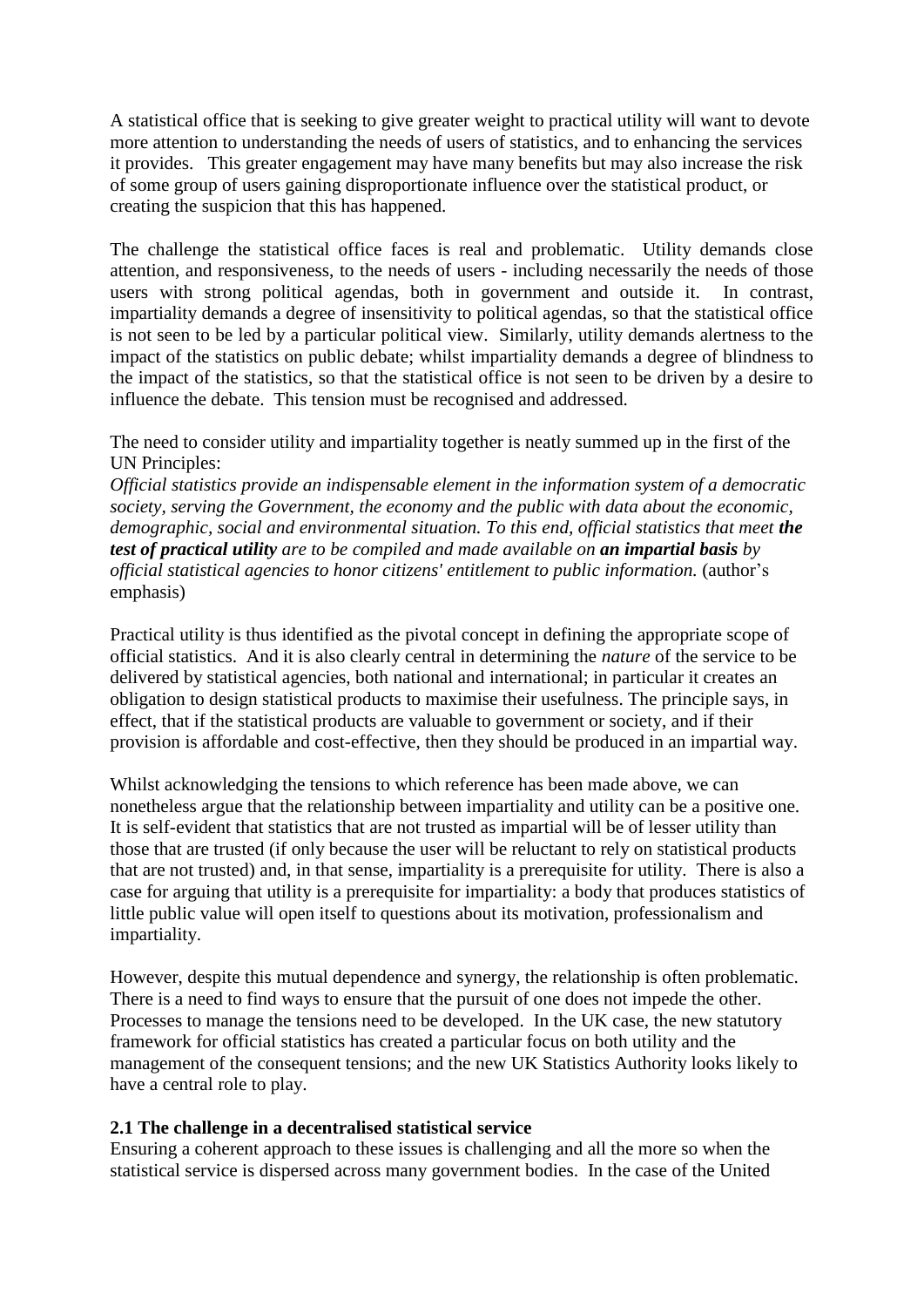Kingdom where the production of official statistics is shared by in excess of 200 agencies, some of which are small units working within large and substantially autonomous government bodies, there is an added level of complexity in trying to ensure that decisions about statistical services take account of the practical benefit to society.

The UK Statistics Authority's early work on public benefit suggests that the statistical service needs to focus not so much on providing ever-more statistics but on users' needs in terms of accessibility, the clear communication of messages from the statistics, honest advice about their strengths and limitations, and adequate metadata to enable secondary analysis. These are all achievable aims.But such improvements may not always be welcomed within the government environment. A decision that might be taken by a statistical unit - perhaps to include more detailed commentary on the figures, highlighting important messages – may not be seen as helpful by the government body within which that statistical unit works.

There can thus be an added pressure to put a narrow interpretation on utility and a greater inhibition about making changes in a decentralised system. The UK's new statutory framework for official statistics, introduced under the Statistics and Registration Service Act 2007, seeks to correct that imbalance by have a strong Code of Practice that places substantial emphasis on the identification and documentation of user needs; and includes a formal 'Assessment' process to ensure that the Code is being implemented. The Statistics Authority is required to publish a report on the Code-compliance of each of several hundred sets of statistics that are labelled 'National Statistics'<sup>3</sup> and this mechanism is proving a powerful way to ensure that the Code is closely and consistently observed. The effectiveness of this process is enhanced by the close oversight of a high-profile Parliamentary Committee, the Public Administration Select Committee of the UK House of Commons; and by the creation of a statutory office-holder, the Head of Assessment, who is accountable directly to the eight nonexecutive members of the Statistics Authority and, through them, to Parliament. The Head of Assessment sits on the Board of the UK Statistics Authority alongside the National Statistician.

These developments are not without controversy. For example, one new requirement of the Code of Practice is that bodies that produce official statistics should comment on the strengths and weaknesses of the statistics in relation to their potential uses. This requirement has prompted concerns that it might be seen to put impartiality at risk. The statistician who wants to say, for example, that the positive trend in a set of statistics is not necessarily good economic news since the series is not a good measure of economic growth, may fear being accused of acting from a political motive. That anxiety will be more acute if the statistician works within the economic ministry rather than in a national statistical office.

# **2.2. Case Study: the role of the Statistics Authority**

 $\overline{a}$ 

An example illustrates the part that the Statistics Authority has played in dealing with such controversy. In early 2009, a Parliamentary committee considered whether the Office for National Statistics should have taken more account of the political impact of releasing statistics relating to the country of birth and nationality of workers in employment. This issue touched on matters of both impartiality and utility.

<sup>&</sup>lt;sup>3</sup> These reports are now being published: see [http://www.statisticsauthority.gov.uk/assessment/current](http://www.statisticsauthority.gov.uk/assessment/current-assessments/index.html)[assessments/index.html](http://www.statisticsauthority.gov.uk/assessment/current-assessments/index.html)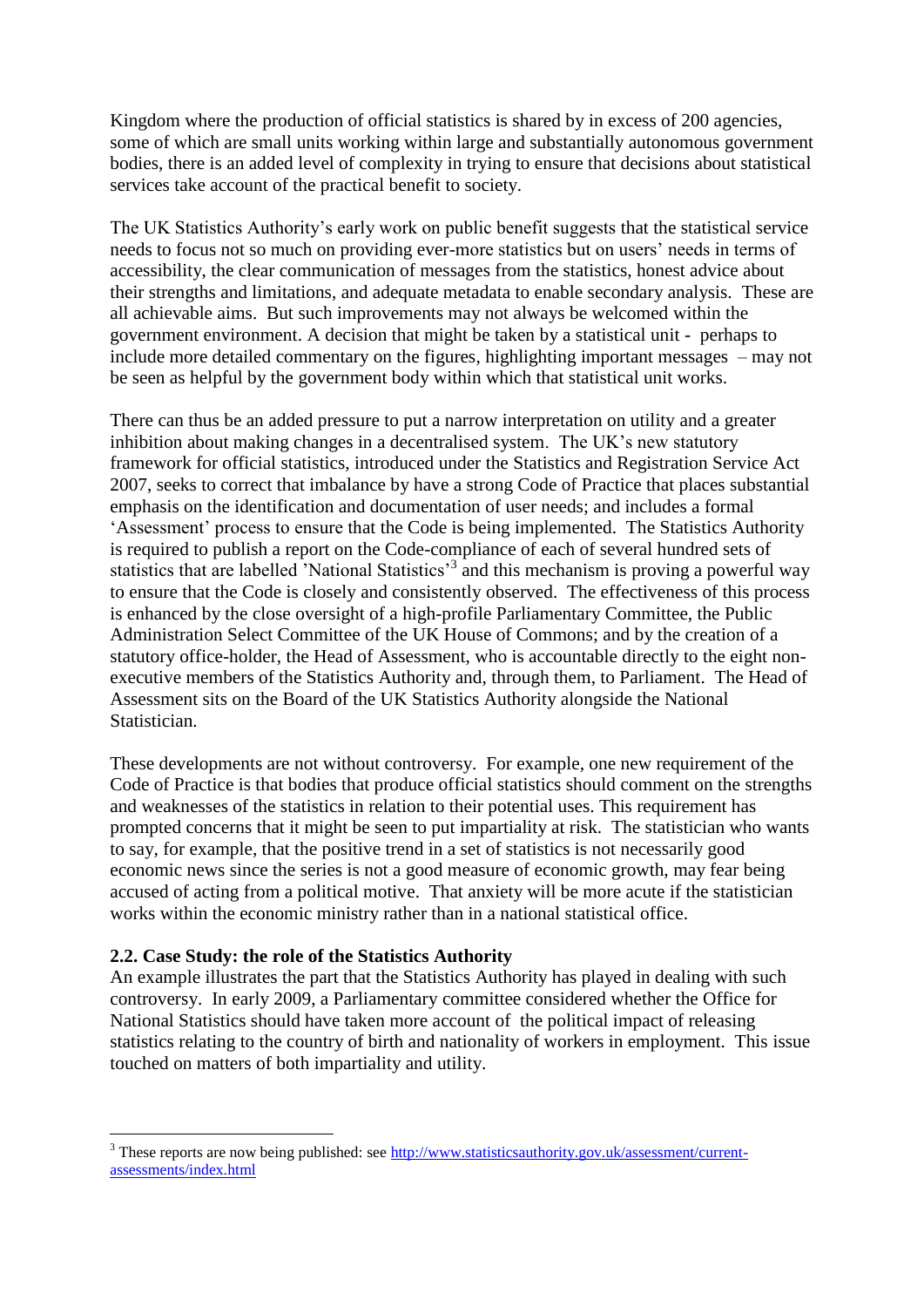A government minister had claimed that the content and timing of a particular statistical release on numbers of foreign workers was likely to stir up public anxiety and so undermine the steps the government was taking to promote a measured and considered approach to immigration. Concerned about this, the minister had made some strong public comments suggesting that the actions of ONS were either 'naïve or sinister'. This theme was picked up by commentators in the national press who suggested that aspects of how the release was written, and how it was published, might lead people to think that ONS was seeking to support the anti-immigration lobby.

The UK Statistics Authority assessed the statistical release against the Code of Practice and presented evidence to the Parliamentary committee. Among the messages that came out of the investigations were:

- Statistical offices only need to be alert to the likely political impact of what they publish to the extent of identifying the need to explain, possibly more fully than usual, what the statistics are and their quality and reliability in relation to their likely uses.
- The release must be neither politically motivated nor politically inhibited (lacking in useful content for fear of causing offence to a particular political interest), and in that sense it must be "blind" to its impact on matters of public debate. In the case in question, the release was judged to be impartial but not sufficiently helpful to the reader, leaving ONS vulnerable to the accusation that it was supporting people who wished to mislead public debate.
- The timing of statistical releases which are seen to be politically sensitive must be preannounced and not subject to unexpected, or unexplained, changes. In the case in question, the timing of the release was brought forward for valid reasons, but the effect was to raise suspicions of inappropriate motives.
- $\blacksquare$  It is essential to explain the statistics in a way that will be helpful to the user. This will often require an explanation that acknowledges the likely use of the statistics – in the case in question, it was likely that the trends in the statistics of UK foreign workers would be used as a proxy for trends in the numbers of migrant workers from the new European Union member states. The statistical release could have explained the several reasons why such an interpretation would not be valid.

Many statistical offices already recognise the importance of an approach that is consistent over time, from one release to the next in the series, but this consistency is sometimes achieved in an unsatisfactory way, by offering very little commentary on the statistics; and in particular saying very little about the strengths and weaknesses of the figures in relation to their potential uses. This may help to defend the statistical office"s reputation for impartiality but it offers little help to the user. In effect, the statistical office treats the avoidance of criticism as being a greater imperative than obtaining the maximum benefit from the statistics for society.

# **2.3 Towards a framework for promoting utility**

National legislation and codes all stress the importance both of impartiality and of ensuring that official statistics meet user needs. But these codes do not usually offer any criteria by which statistical offices should *determine*, or seek to *enhance*, practical utility; nor who